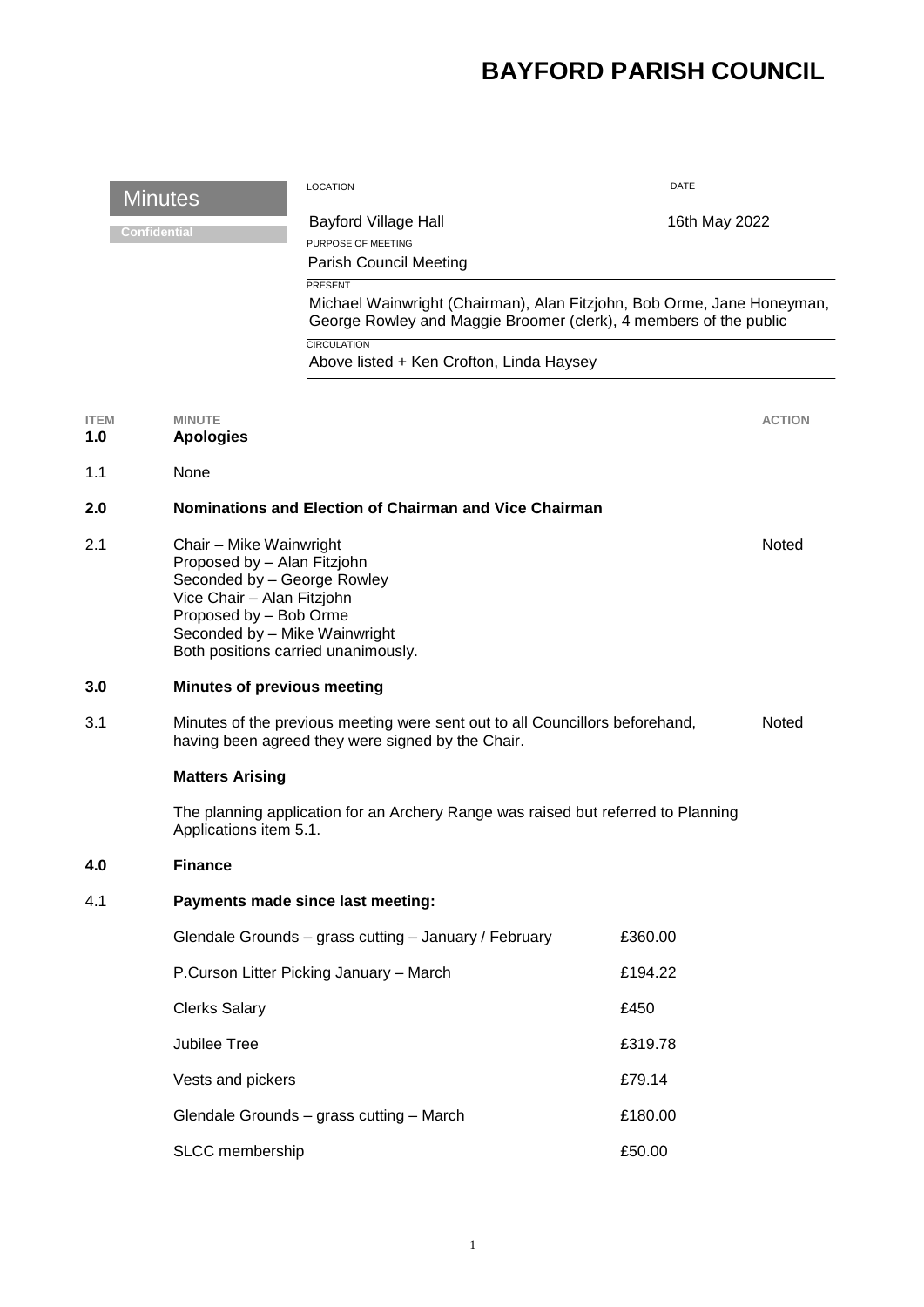| <b>ITEM</b> | <b>MINUTE</b>                                                                                                                                                                                                                                                                                                         |           |  |  |  |  |
|-------------|-----------------------------------------------------------------------------------------------------------------------------------------------------------------------------------------------------------------------------------------------------------------------------------------------------------------------|-----------|--|--|--|--|
|             | Roses                                                                                                                                                                                                                                                                                                                 | £80.97    |  |  |  |  |
|             | Glendale Grounds - grass cutting - April                                                                                                                                                                                                                                                                              | £180.00   |  |  |  |  |
|             | Balances - 29 <sup>th</sup> April 2022                                                                                                                                                                                                                                                                                |           |  |  |  |  |
|             | <b>Current Account -</b>                                                                                                                                                                                                                                                                                              | £23105.45 |  |  |  |  |
|             | <b>Business Savings Accounts -</b>                                                                                                                                                                                                                                                                                    | £2797.18  |  |  |  |  |
|             |                                                                                                                                                                                                                                                                                                                       | £834.65   |  |  |  |  |
|             | Payments in since last meeting                                                                                                                                                                                                                                                                                        |           |  |  |  |  |
| 4.2         | <b>EHDC Precept</b><br>The Risk assessment and Asset Register were given to all councillors. They were<br>approved and thereby passed as correct.                                                                                                                                                                     | £2490.50  |  |  |  |  |
| 4.3         | The end of year accounts were sent out to all the Councillors prior to this meeting<br>and were approved and signed by the chair at the meeting.                                                                                                                                                                      |           |  |  |  |  |
| 4.4         | <b>Audit</b><br>The following documents as required by our External Auditor were filled in and<br>signed at this meeting:-<br>Certificate of Exemption<br>Form 2 of the Annual Governance and Accountability Return<br>These will now be passed to David Sitwell our Responsible Financial Officer for<br>completion. |           |  |  |  |  |
| 4.5         | MВ<br>Our annual insurance renewal documents have been received at an increase of<br>£40.17 from last year. All councillors agreed to the renewal of this insurance with<br>BHIB.                                                                                                                                     |           |  |  |  |  |
| 5.0         | <b>Planning</b>                                                                                                                                                                                                                                                                                                       |           |  |  |  |  |
| 5.1         | 46 Ashendene Road – demolition of existing side building and erection of two<br>storey side extension with associated parking to the front of the building -<br>permission granted.                                                                                                                                   |           |  |  |  |  |
|             | 56 Bayford Green - removal of conservatory and single storey extension -<br>permission refused.                                                                                                                                                                                                                       |           |  |  |  |  |
|             | Old Playground – planning application to be submitted when several reports are<br>complete                                                                                                                                                                                                                            |           |  |  |  |  |
|             | Place Farm – Change of use from 3 agricultural silos into 1 bedroom dwelling –<br>status ongoing.                                                                                                                                                                                                                     |           |  |  |  |  |
|             | Building 23 Bayford Hall Farm - Conversation of 3 stables to workshop/office -<br>status ongoing.                                                                                                                                                                                                                     |           |  |  |  |  |
|             | Bayford Hall farm - change of use of agricultural land to archery range, 42 parking<br>spaces, wooden clad storage shed, toilets and solar panels - status ongoing,<br>deadline extended due to amendments to original application.                                                                                   |           |  |  |  |  |
|             |                                                                                                                                                                                                                                                                                                                       |           |  |  |  |  |

Bayfordbury field by B158 – small plots of land being sold for £8k.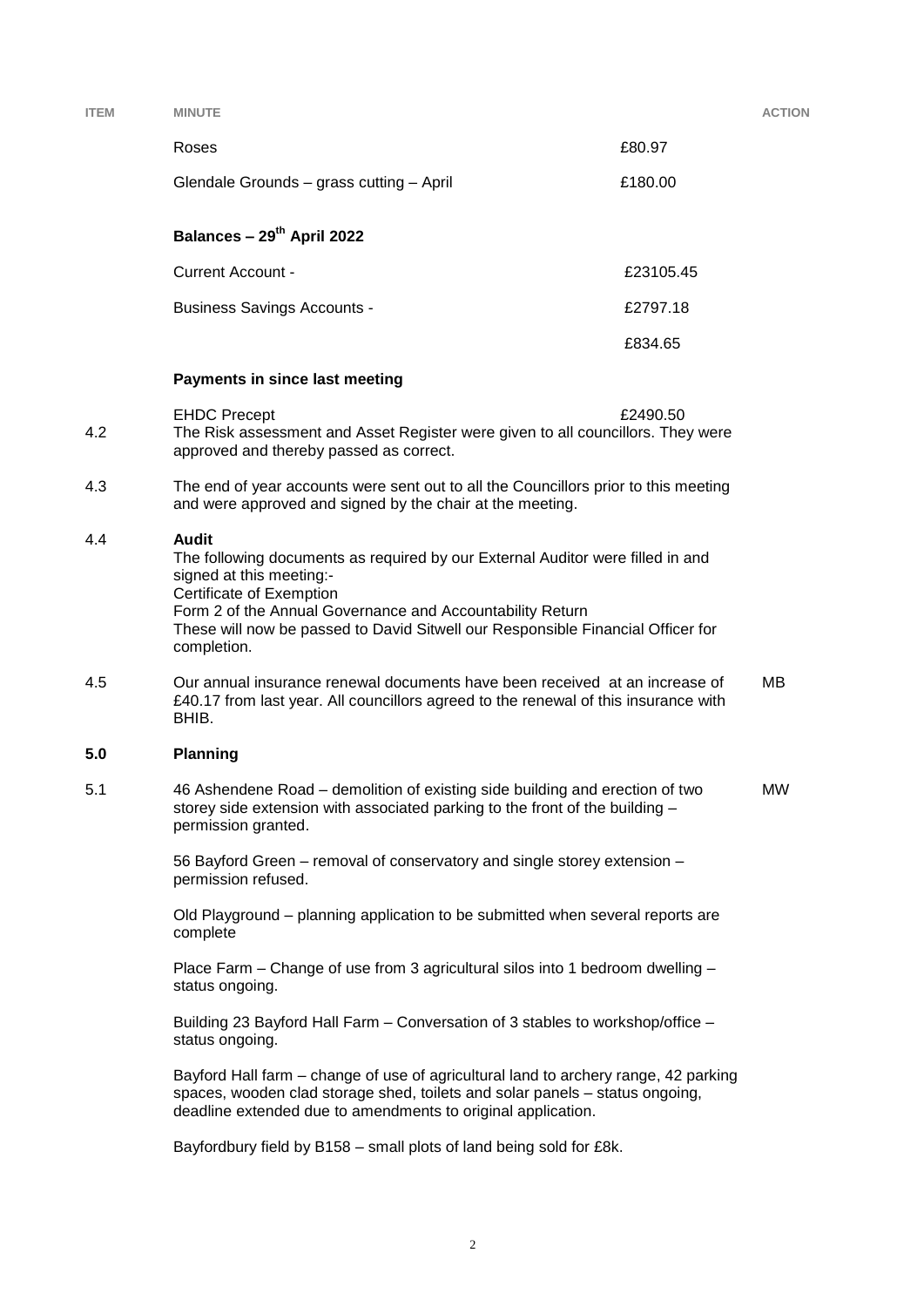| <b>ITEM</b> | <b>MINUTE</b><br>Further discussions took place at this meeting re the planning application for an<br>archery range at Bayford Hall Farm.<br>There have now been some amendments to the original drawings but it was still felt<br>that change of use was a concern as was extra traffic on Bayford Lane and a new<br>building and car park in what was agricultural land. It was decided for the Chair to<br>write again to EHDC Planning with our objections to granting this planning<br>application. | <b>ACTION</b> |  |  |  |
|-------------|----------------------------------------------------------------------------------------------------------------------------------------------------------------------------------------------------------------------------------------------------------------------------------------------------------------------------------------------------------------------------------------------------------------------------------------------------------------------------------------------------------|---------------|--|--|--|
| 6.0         | <b>Clerks Notices</b>                                                                                                                                                                                                                                                                                                                                                                                                                                                                                    |               |  |  |  |
| 6.1         | Ivy Removal Day - Sunday 3 <sup>rd</sup> July 2022 at 10.00am To meet opposite Penny<br>Royal Cottages in Bucks Alley. Ivy will continue to be cut down along the bridleway<br>and dead trees marked ahead of felling in the autumn/winter. This date to be<br>advertised in parish magazine.                                                                                                                                                                                                            | Noted/M<br>W  |  |  |  |
| 6.2         | Two plaques have been ordered from Concord Trophies in Hertford. One saying<br>The Queens Green Canopy and the other name of tree (botanical and common)<br>and Bayford Parish Council.                                                                                                                                                                                                                                                                                                                  | Noted/MB      |  |  |  |
| 7.0         | <b>Any Other Business</b>                                                                                                                                                                                                                                                                                                                                                                                                                                                                                |               |  |  |  |
| 7.1         | Rose Triangle - Les Swain has now planted 3 new rose bushes and laid bark - it<br>looks very neat and tidy, thanks to him.<br>It was suggested to purchase 3 cast iron bell 100 bollards on the 3 corners to<br>protect the bed. However it was not known whether we would need Highways<br>approval or if these would look suitable in a rural setting.<br>AF or MW to contact Nicholls who have experience of installing these in other<br>locations for their guidance.                               | AF/MW         |  |  |  |
| 7.2         | Road Safety Update – no further news as all progressing very slowly.<br>School Travel Plan - MB to set up a meeting with Dr Foster- Head at the school to<br>update information for this plan.                                                                                                                                                                                                                                                                                                           | MВ            |  |  |  |
| 7.3         | AF has suggested creating walkway on the verge on the left hand side of<br>Ashendene Road. Ownership of the verges would need to be established before<br>proceeding. MW to check with our Land Registry documents.                                                                                                                                                                                                                                                                                      | <b>MW</b>     |  |  |  |
| 7.4         | JH has been approached to ask for a donation to the Jubilee Village Tea Party<br>costs on 3 <sup>rd</sup> June. A steel band has been booked at a cost of £900.00. It was<br>agreed to donate £450.00.                                                                                                                                                                                                                                                                                                   | Noted/MB      |  |  |  |
| 7.5         | Maureen Whyman - asked whether the school could be approached to request<br>coaches travelling to and from the school site do not use Bayford Lane as this was<br>the case this morning causing significant problems for car users. MB to mention to<br>Dr Foster.                                                                                                                                                                                                                                       | MВ            |  |  |  |
| 7.6         | The broken road sign in the rose triangle has been reported to Herts Highways by<br>JH.                                                                                                                                                                                                                                                                                                                                                                                                                  | JH            |  |  |  |
| 7.7         | Maureen Whyman asked about the future of the telephone kiosk – it will be<br>renovated by the council but MW has asked for it to be deferred to later in the<br>year.                                                                                                                                                                                                                                                                                                                                    | Noted         |  |  |  |
| 7.8         | Jason Ruben has checked the defib and all ok. Thanks to him.                                                                                                                                                                                                                                                                                                                                                                                                                                             | noted         |  |  |  |
| 8.0         | Date and Time of Next Meetings at 8pm Village Hall on Mondays                                                                                                                                                                                                                                                                                                                                                                                                                                            |               |  |  |  |
|             | 18 <sup>th</sup> July<br>19 <sup>th</sup> September<br>28 <sup>th</sup> November                                                                                                                                                                                                                                                                                                                                                                                                                         |               |  |  |  |

**Meeting ended at 9.30 pm**